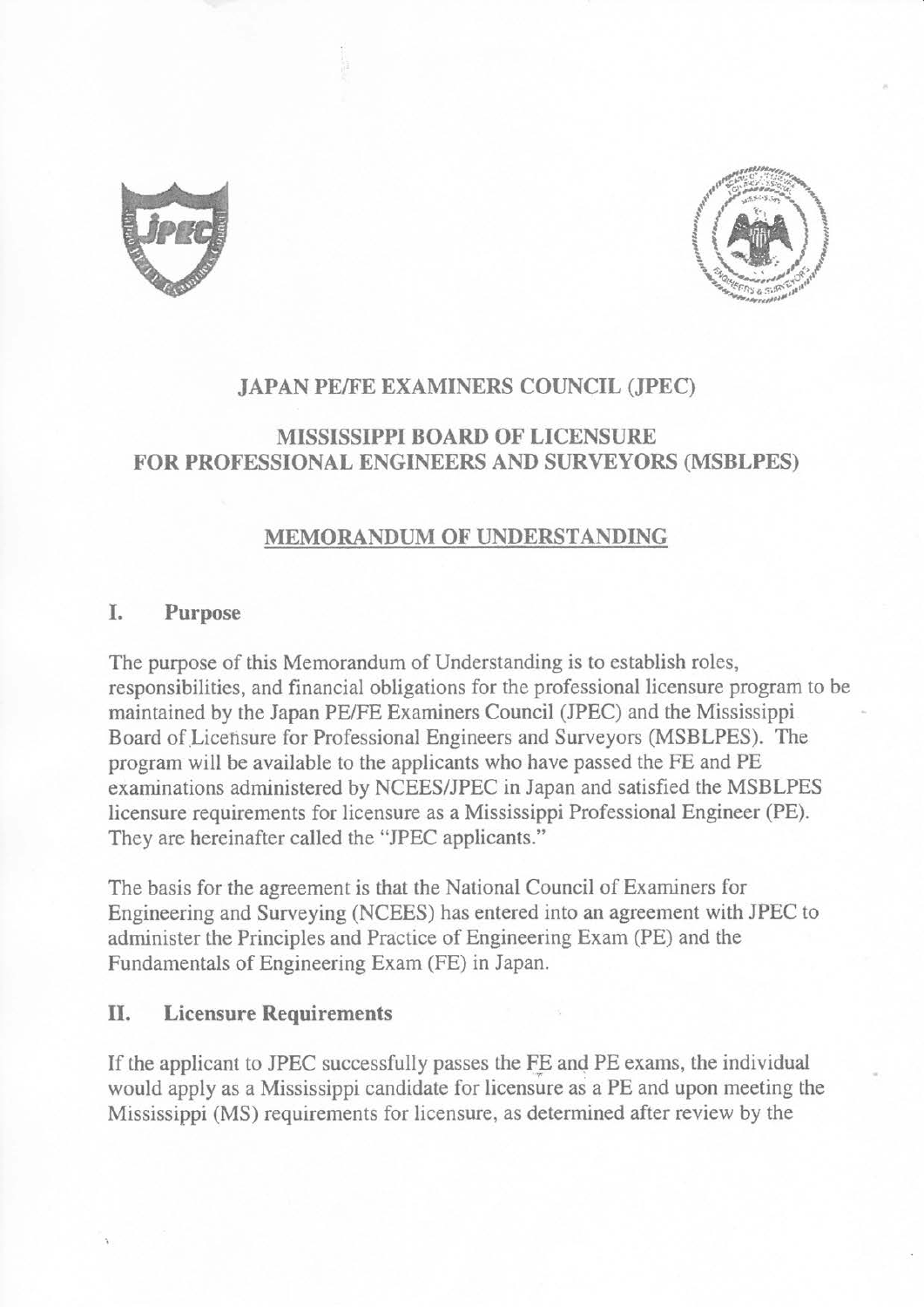MSBLPES, would be licensed as a Mississippi Professional Engineer under Mississippi Statutes 73-13-1 to 73-13-45.

- A. After successfully passing the FE and PE exams, the JPEC applicants would complete the MSBLPES application form and would be required to meet all MS requirements specified hereinafter. This requires that the applicant have a U.S. social security number or complete the MSBLPES's Affidavit form certifying as to why the applicant has no U.S. social security number.
	- 1. The JPEC applicants must comply with U.S. immigration laws regarding citizenship and/or work visas if working in the state of Mississippi.
	- 2. The JPEC applicants who have not received a degree from an institution in an English-speaking country will be required, in support of their application, to submit proof of a score of 550 or higher on a TOEFL exam (test of English fluency) or a certificate of his or her proficiency by a P.E. or other professional person who is fluent in English.
	- 3. The JPEC applicants must have successfully passed the NCEES FE and PE examinations.
	- 4. The JPEC applicants' education must be accredited by the Accreditation Board of Engineering and Technology (ABET) or be evaluated by NCEES Credential Evaluation Service and found to meet the NCEES Engineering Education Standard.
	- 5. Five references must be provided with the application three of whom must be United States and/or Japan licensed Professional Engineers who can attest to the quality of the applicants' experience and education.
	- 6. The JPEC applicants' outside-U.S. engineering experience will be evaluated by MSBLPES upon application to determine if the application be accepted by MSBLPES.
- B. The applicant would pay the MSBLPES application fee.
- C. Upon successfully meeting the requirements of Mississippi Statutes 73-13-1 to 73-13-45, as determined by MSBLPES, the JPEC applicant will be issued a Mississippi PE license and be subject to all applicable laws and rules.
- D. Mississippi statute 73-13-43 requires engineering services being offered or performed in Mississippi by a corporation, firm, or partnership to have an engineering Certificate of Authority.